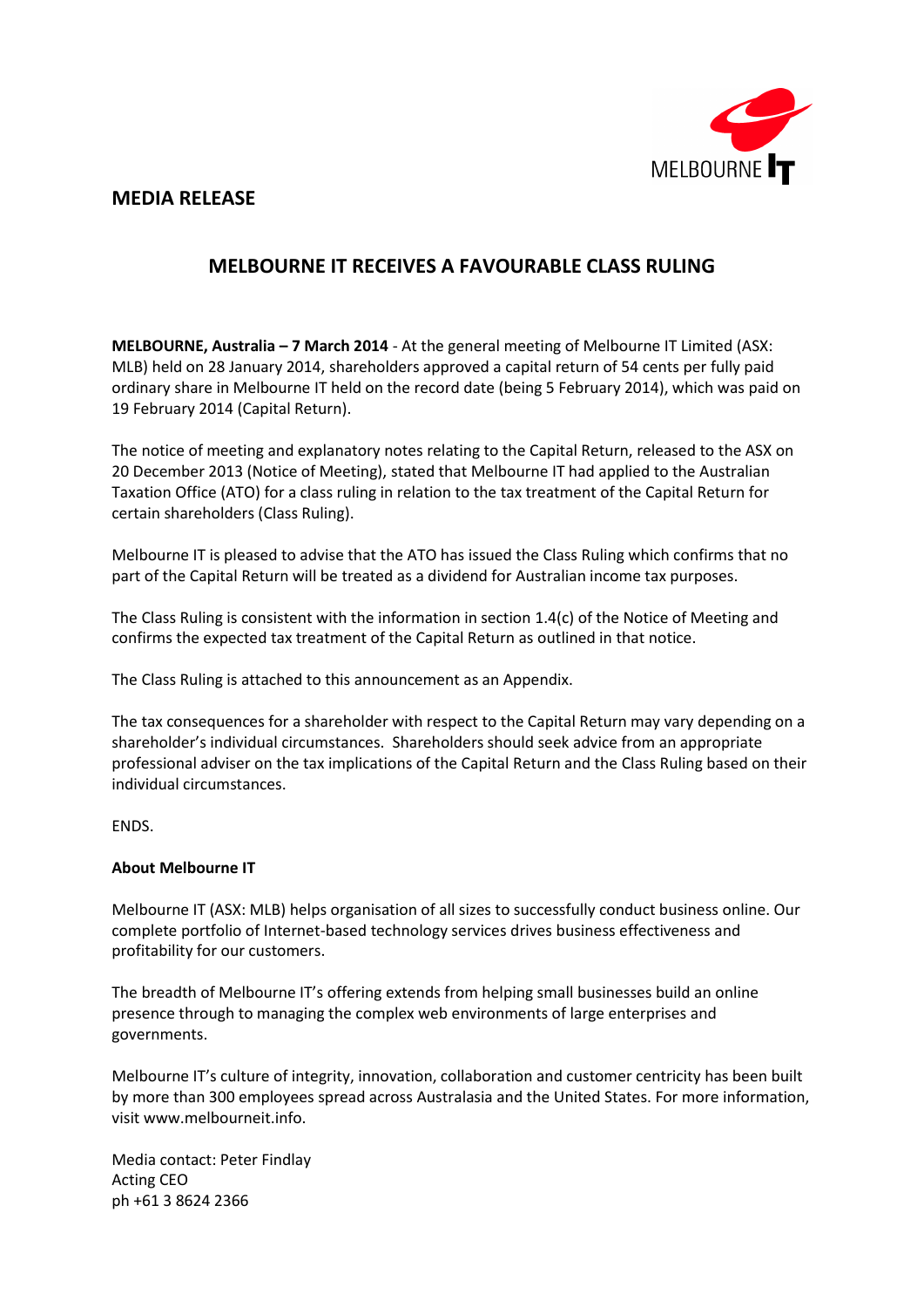

**Australian Taxation Office** 

Page status: **legally binding** Page 1 of 17

# **Class Ruling**

Income tax: Melbourne IT Ltd – return of capital

#### $\bf{0}$ **This publication provides you with the following level of protection:**

This publication (excluding appendixes) is a public ruling for the purposes of the *Taxation Administration Act 1953*.

A public ruling is an expression of the Commissioner's opinion about the way in which a relevant provision applies, or would apply, to entities generally or of entities in relation to a particular scheme or a class of schemes. **[Scheme](#page-3-0) 10** [to a class](#page-3-0) 

<span id="page-1-0"></span>If you rely on this ruling, the Commissioner must apply the law to you in the way set out in the ruling (unless the Commissioner is satisfied that the ruling is incorrect and disadvantages you, in which case the law may be applied to you in a way that is more favourable for you – provided the Commissioner is not prevented from doing so by a time limit imposed by the law). You will be protected from having to pay any underpaid tax, penalty or interest in **Explanation** 39 **39 respect of the matters covered by this ruling if it turns out that it does not** correctly state how the relevant provision applies to you.

# **What this Ruling is about**

1. This Ruling sets out the Commissioner's opinion on the way in which the relevant provision(s) identified below apply to the defined class of entities, who take part in the scheme to which this Ruling relates.

#### **Relevant provision(s)**

- <span id="page-1-1"></span>2. The relevant provisions dealt with in this Ruling are:
	- subsection 6(1) of the *Income Tax Assessment Act 1936* (ITAA 1936);
	- subsection 44(1) of the ITAA 1936;
	- section 45A of the ITAA 1936:
	- section 45B of the ITAA 1936;
	- section 45C of the ITAA 1936:
	- section 104-25 of the *Income Tax Assessment Act 1997* (ITAA 1997);
	- section 104-135 of the ITAA 1997;
	- Subdivision 115-A of the ITAA 1997; and
	- section 855-10 of the ITAA 1997.

| Contents                                      | Para |
|-----------------------------------------------|------|
| <b>LEGALLY BINDING</b><br><b>SECTION:</b>     |      |
| What this Ruling is about                     | 1    |
| Date of effect                                | 9    |
| Scheme                                        | 10   |
| Ruling                                        | 33   |
| <b>NOT LEGALLY BINDING</b><br><b>SECTION:</b> |      |
| <b>Appendix 1:</b>                            |      |
| <b>Explanation</b>                            | 39   |
| <b>Appendix 2:</b>                            |      |
| <b>Detailed contents list</b>                 | 92   |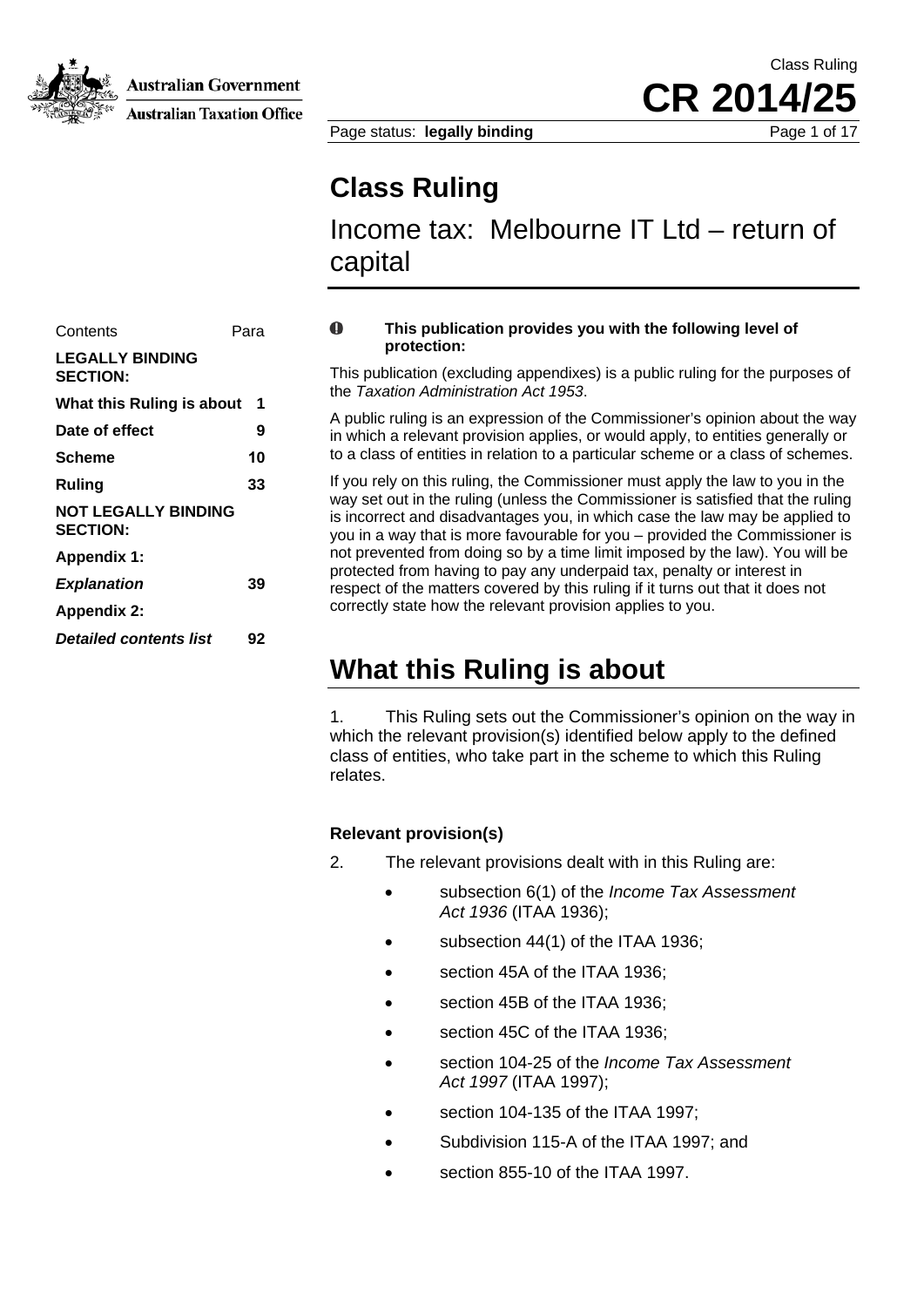Page 2 of 17 **Page status: legally binding** 

#### **Class of entities**

<span id="page-2-0"></span>3. The class of entities to which this Ruling applies are shareholders in Melbourne IT Ltd (MIT) who:

- were registered on the MIT share register on 5 February 2014 (record date) for determining entitlements to receive the return of capital; and
- held ordinary shares in MIT on capital account.

4. This Ruling does not apply to MIT shareholders for whom gains and losses from the return of capital are subject to the taxation of financial arrangements rules in Division 230 of the ITAA 1997.

(**Note**: Division 230 of the ITAA 1997 will generally not apply to individuals, unless they have made an election for it to apply to them.)

5. This Ruling does not apply to MIT shareholders where the return of capital is exempt income (within the meaning of section 6-20 of the ITAA 1997) or non-assessable non-exempt income (within the meaning of section 6-23 of the ITAA 1997), in their hands.

6. This Ruling does not consider indirect distributions to partners in a partnership, nor trustees or beneficiaries of a trust.

#### **Qualifications**

<span id="page-2-1"></span>7. The class of entities defined in this Ruling may rely on its contents provided the scheme actually carried out is carried out in accordance with the scheme described in paragraphs 10 to 32 of this Ruling.

8. If the scheme actually carried out is materially different from the scheme that is described in this Ruling, then:

- this Ruling has no binding effect on the Commissioner because the scheme entered into is not the scheme on which the Commissioner has ruled; and
- this Ruling may be withdrawn or modified.

# **Date of effect**

9. This Ruling applies from 1 July 2013 to 30 June 2014. The Ruling continues to apply after 30 June 2014 to all entities within the specified class who entered into the specified scheme during the term of the Ruling. However, this Ruling will not apply to taxpayers to the extent that it conflicts with the terms of a settlement of a dispute agreed to before the date of issue of this Ruling (see paragraphs 75 and 76 of Taxation Ruling TR 2006/10).

# Class Ruling **CR 2014/25**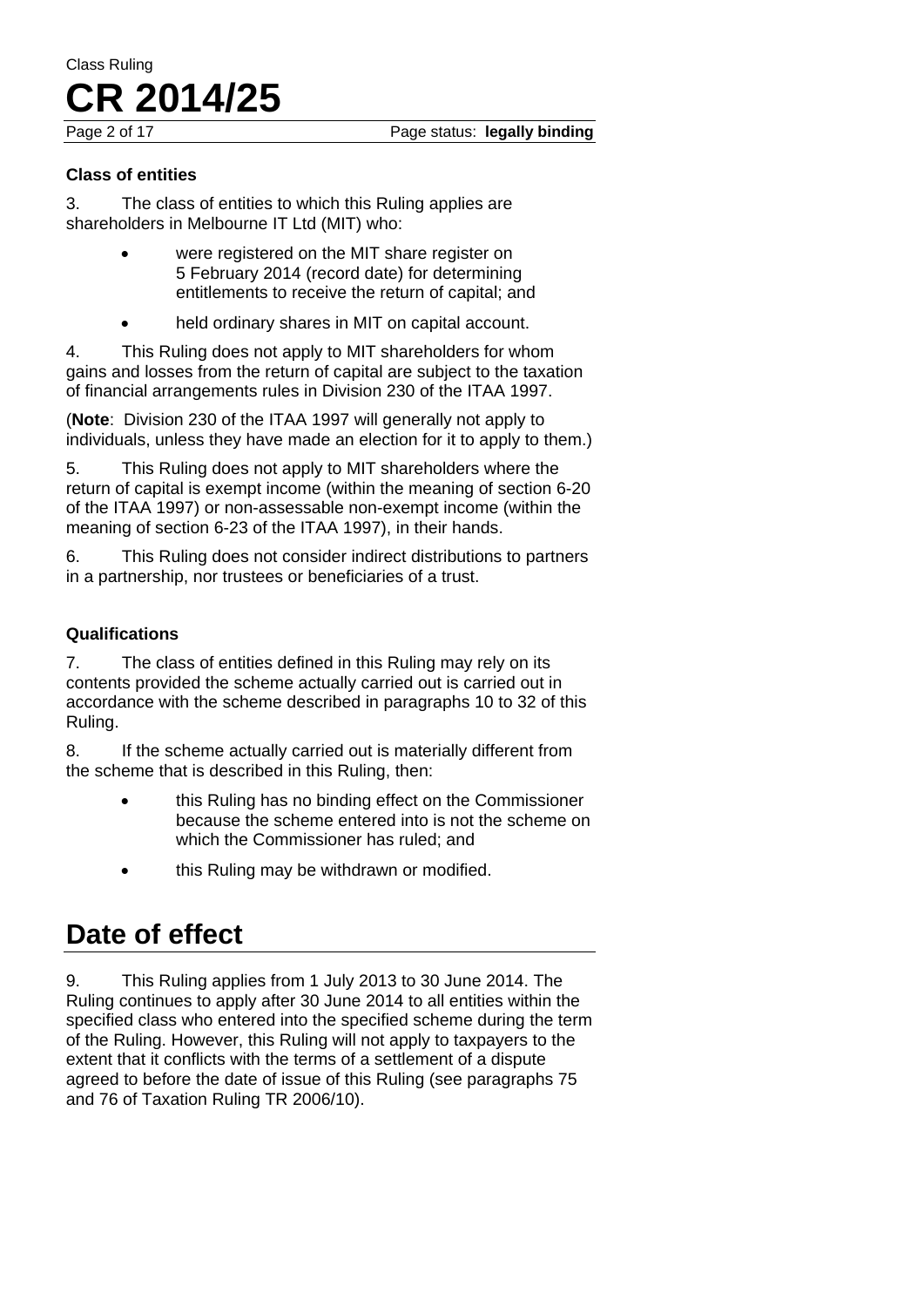Page status: **legally binding** Page 3 of 17

CR 2014/2

Class Ruling

## **Scheme**

<span id="page-3-0"></span>10. The following description of the scheme is based on information provided by Ernst & Young (Applicant). The following documents, or relevant parts of them, form part of and are to be read with the description:

- application for class ruling dated 30 August 2013 lodged by the Applicant on behalf of MIT;
- Share and Asset Sale Agreement dated 12 March 2013;
- Market Announcement dated 26 November 2012 (Notification of Strategic Review of MIT);
- Market Announcement dated 12 March 2013 (Sale of Digital Brand Services (DBS) Business);
- Market Announcement dated 21 May 2013 (Announcement of special dividend);
- Notice of General Meeting dated 20 December 2013; and
- MIT 2012 Annual Report.

**Note:** certain information has been provided on a commercial-in-confidence basis and will not be disclosed or released under Freedom of Information legislation.

#### **Background**

<span id="page-3-1"></span>11. MIT was incorporated in 1996 by the University of Melbourne to assist private sector entities with information technology projects. MIT was the sole provider of domain name registration services in respect of the '.au' domain. MIT listed on the Australian Securities Exchange (ASX) in 1999.

12. MIT is a resident for Australian tax purposes and became the head company of a tax consolidated group from 1 January 2006.

13. Through a series of acquisitions across New Zealand, Europe and Australia, MIT expanded its domain name registration and online brand management services. The acquisitions also expanded MIT's services to include web hosting and digital recording services for justice and public safety venues. During 2008, MIT created the Digital Brand Services (DBS) business through the combination of its existing Corporate Brand Services business with the Digital Brand Management Services (DBMS) division acquired from VeriSign Inc. The DBS business provides online brand protection and consultancy services to global organisations seeking to maximise the value of their online assets.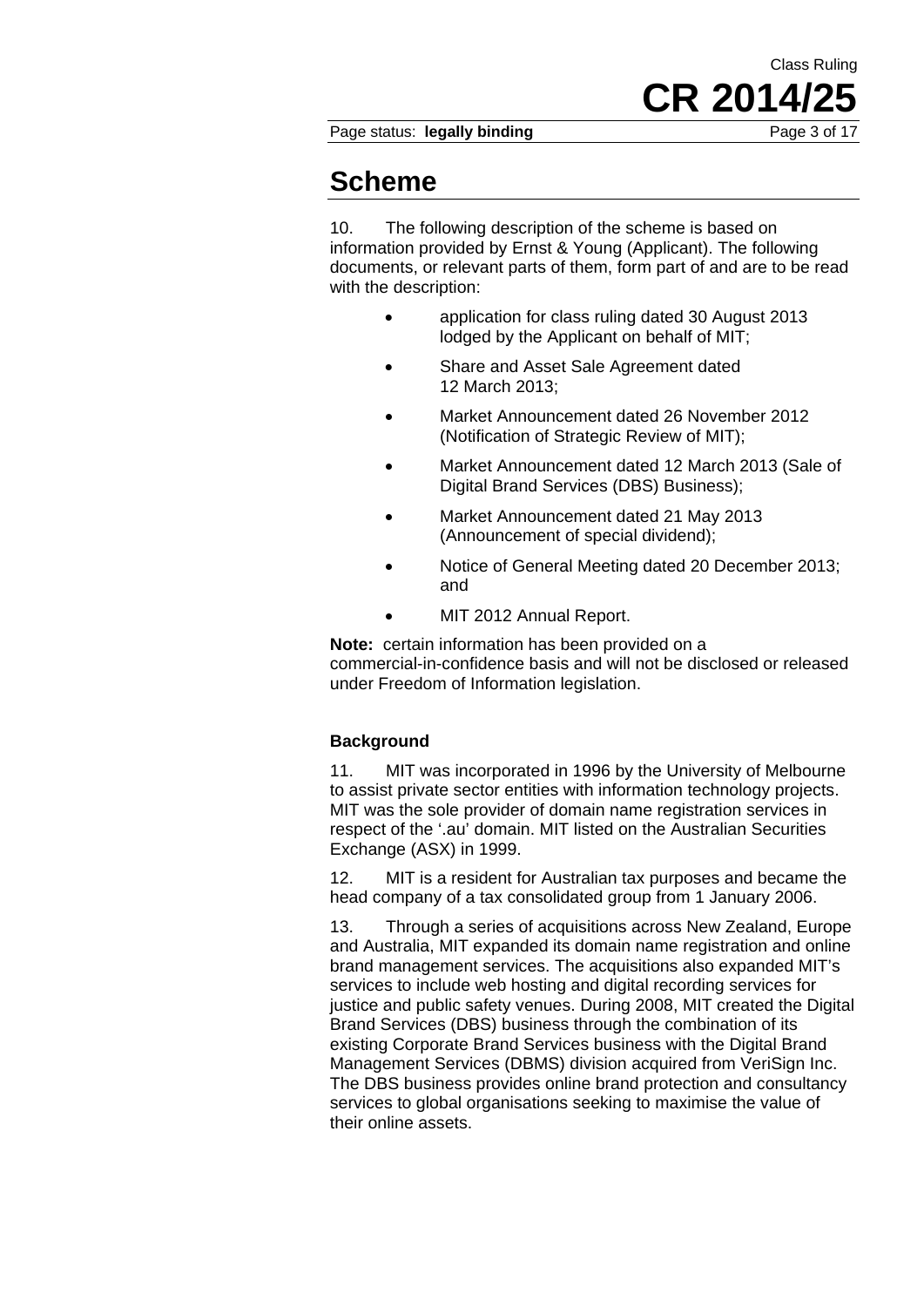#### Page 4 of 17 **Page status: legally binding**

14. MIT helps organisations of all sizes to successfully do business online with its customers varying from small businesses to listed companies and international government organisations. MIT provides a diverse range of technology services including internet domain name services, critical web hosting, online brand protecting and promotion, video content delivery and managed information technology services.

15. During 2012, a strategic review of the MIT business was undertaken. MIT aimed at unlocking greater shareholder value by realising the intrinsic value of its business. One of the options considered was the possibility of pursuing different ownership alternatives in relation to MIT's business (ASX announcement dated 26 November 2012). The Board believed that this would benefit customers with more focused execution and operations and benefit staff through increased investment specific to the needs of each business division.

16. The strategic review resulted in a decision to divest the DBS business from MIT. An agreement to divest the DBS business was signed on 12 March 2013 with completion also occurring on this date.

#### **Sale of business**

<span id="page-4-0"></span>17. The DBS business was sold on 12 March 2013 for initial cash consideration of \$152.5 million, with various sales related adjustments which increased the cash consideration to \$163.7 million. The accounting profit on disposal after income tax was approximately \$62.1 million.

18. The net capital gain on disposal of the DBS business was approximately \$27.9 million. The estimated Australian and foreign income taxes payable in respect of the net capital gain are \$8.4 million and \$2.6 million respectively.

19. An amount of 10% of the \$152.5 million initial sale price is held in escrow for 15 months. MIT has settled an outstanding bank debt from the proceeds received.

20. A substantial portion of the cash balance was returned to shareholders by way of a special dividend and return of capital. The special dividend and return of capital reflects the sale of MIT's DBS business and the desire of the directors to return to shareholders excess capital released upon the sale of the DBS business and to optimise the capital structure of MIT.

21. The remaining proceeds from the sale are not intended to be distributed to shareholders and will be retained within the MIT business to be utilised as part of various corporate transactions currently being explored by MIT.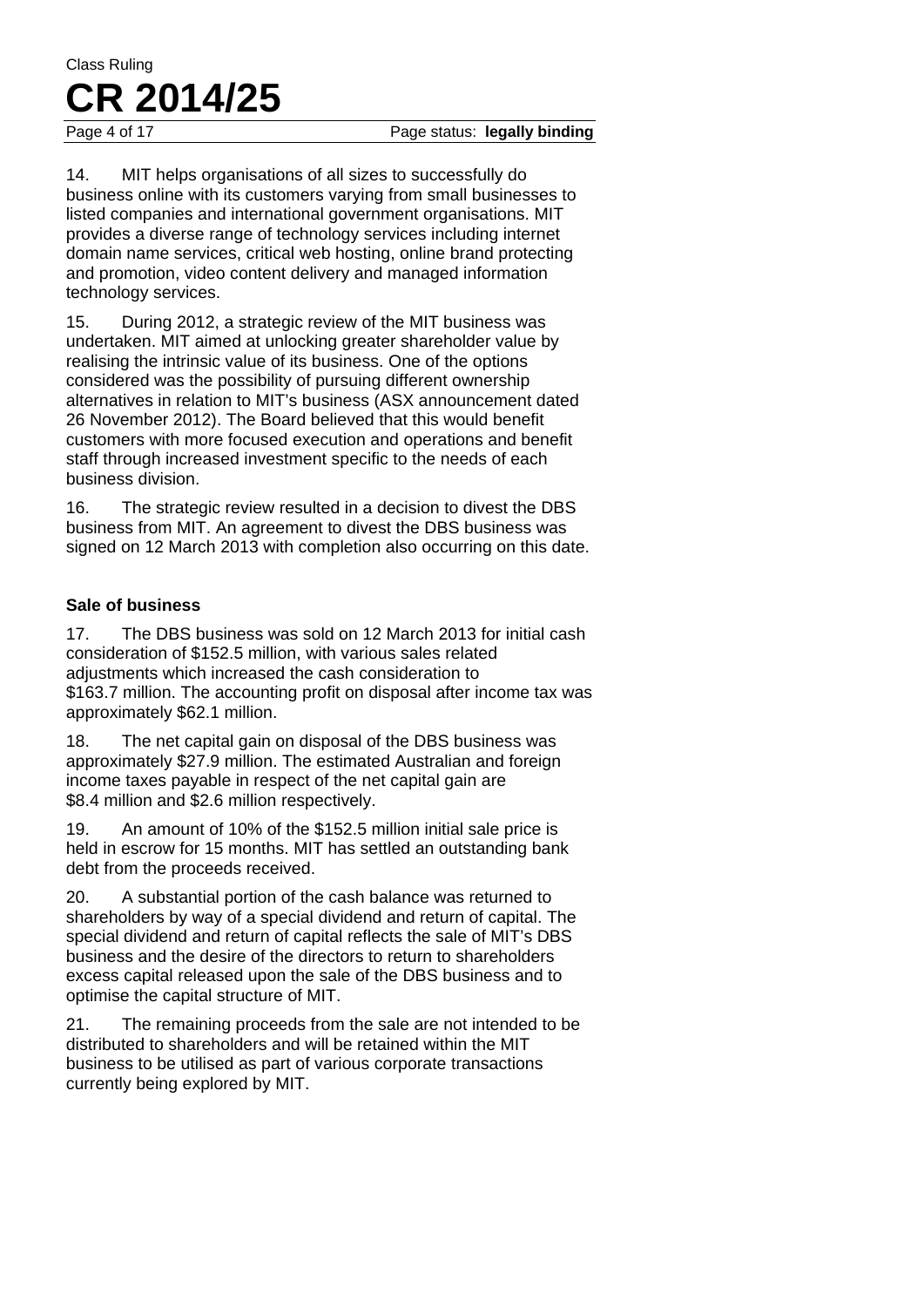#### Page status: **legally binding Page 5 of 17**

#### **Special dividend**

22. MIT announced a special dividend as an initial distribution of cash realised from the DBS disposal at its Annual General Meeting on 21 May 2013.

23. The special dividend was paid to all registered shareholders of fully paid ordinary shares as at the record date of 31 July 2013 for the dividend payment. The special dividend of \$0.25 per share was paid on 22 August 2013 from MIT's cash reserves and was partially franked (75%). The amount returned to shareholders by way of the partially franked dividend was approximately \$20.67 million.

#### **Return of capital**

24. The net proceeds available for distribution to MIT shareholders following the payment of the special dividend was calculated to be \$60.6 million.

25. At MIT's Extraordinary General meeting on 28 January 2014, MIT shareholders approved the distribution of \$45,175,994 of proceeds from the sale of the DBS business to its shareholders by way of a return of capital of 54 cents per share.

26. The return of capital was paid on 19 February 2014 to all MIT ordinary shareholders on the share register as at 5 February 2014.

27. All of the return of capital will be debited to MIT's share capital account.

28. The rights and interests held by MIT shareholders after the return of capital are the same as those that would have been held had an equivalent dividend been paid instead of the return of capital. The return of capital does not alter the original rights and interests of the shareholders.

29. MIT has not previously made any returns of capital to shareholders.

#### **Capital structure**

30. As at 28 January 2014, MIT had 83,659,248 shares on issue and had issued capital of \$68,809,289. Approximately 8.4% of MIT shares were held by foreign resident shareholders. MIT has not transferred any funds into its share capital account from other accounts and consequently it has an untainted share capital account for tax purposes.

31. The DBS business was created in 2008, and since this time, the net assets of DBS have consistently represented approximately two thirds of MIT's global business on a net asset basis up to 30 December 2012.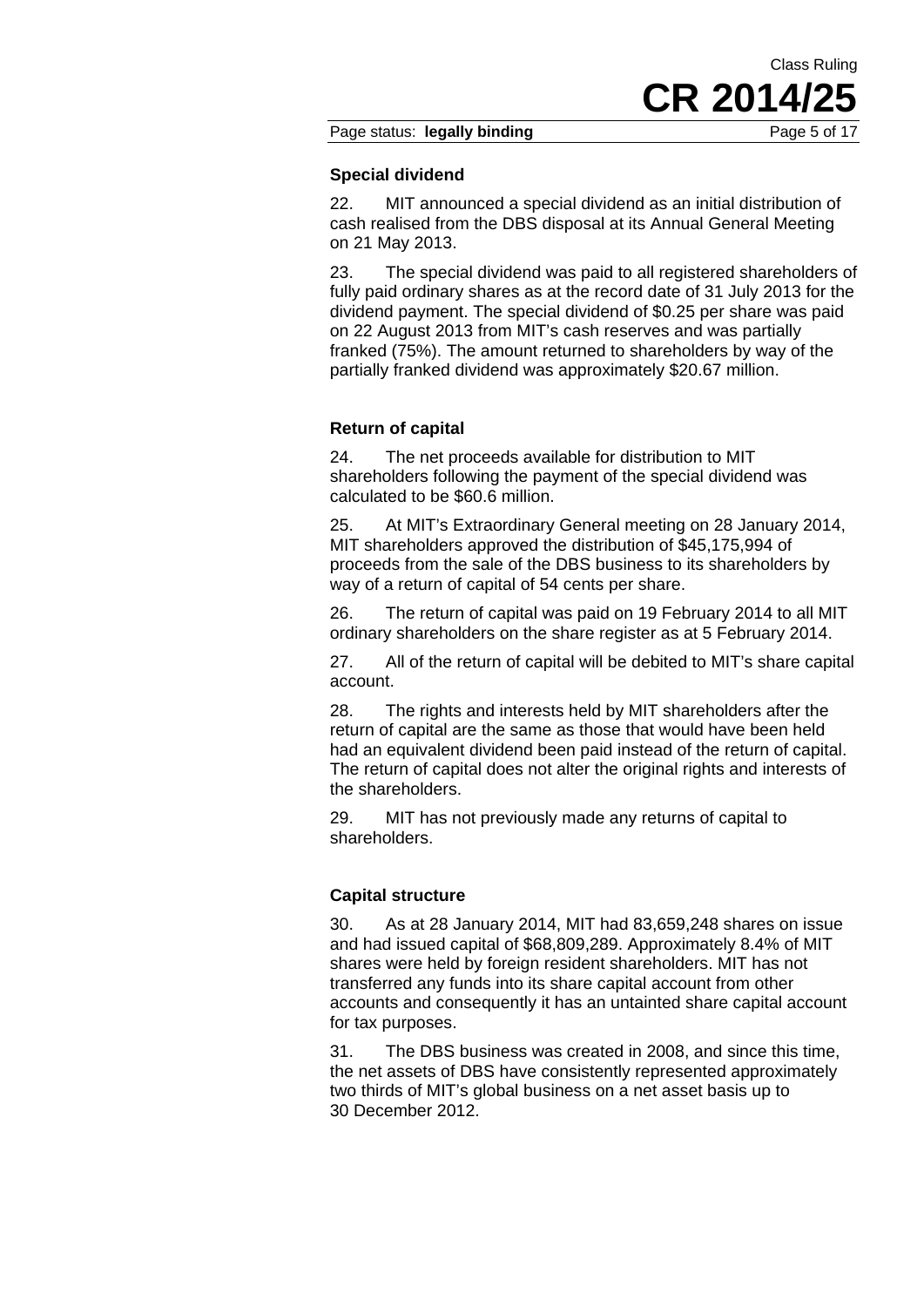Page 6 of 17 **Page status: legally binding** 

#### **Dividend policy**

32. MIT has historically paid dividends dependent upon the financial performance of the company for the relevant period. As MIT has historically been profitable, they have paid interim and final dividends to shareholders ranging between 7 cents to 8 cents per share. MIT expects to pay dividends from future earnings in line with underlying further performance.

# **Ruling**

#### **Distribution is not a dividend**

33. The return of capital to MIT shareholders is not a 'dividend' as defined in subsection 6(1) of the ITAA 1936.

#### **Application of sections 45A, 45B, and 45C of the ITAA 1936**

34. The Commissioner will not make a determination under subsection 45A(2) of the ITAA 1936 that section 45C of the ITAA 1936 applies to the return of capital.

35. The Commissioner will not make a determination under subsection 45B(3) of the ITAA 1936 that section 45C of the ITAA 1936 applies to the return of capital.

#### **Capital gains tax (CGT) consequences**

36. CGT event G1 (section 104-135 of the ITAA 1997) happened when MIT paid the return of capital to a MIT shareholder in respect of a MIT share that they owned at the record date and continued to own at the payment date.

37. CGT event C2 (section 104-25 of the ITAA 1997) happened when MIT paid the return of capital to a MIT shareholder in respect of a MIT share that they owned at the record date, but did not own at the payment date.

#### **Foreign Resident Shareholders**

38. A foreign resident shareholder of MIT who was paid a return of capital disregards any capital gain or capital loss made from CGT event G1 and CGT event C2 happening, if their right to receive the relevant return of capital is not 'taxable Australian property' under section 855-10 of the ITAA 1997.

**Commissioner of Taxation**  5 March 2014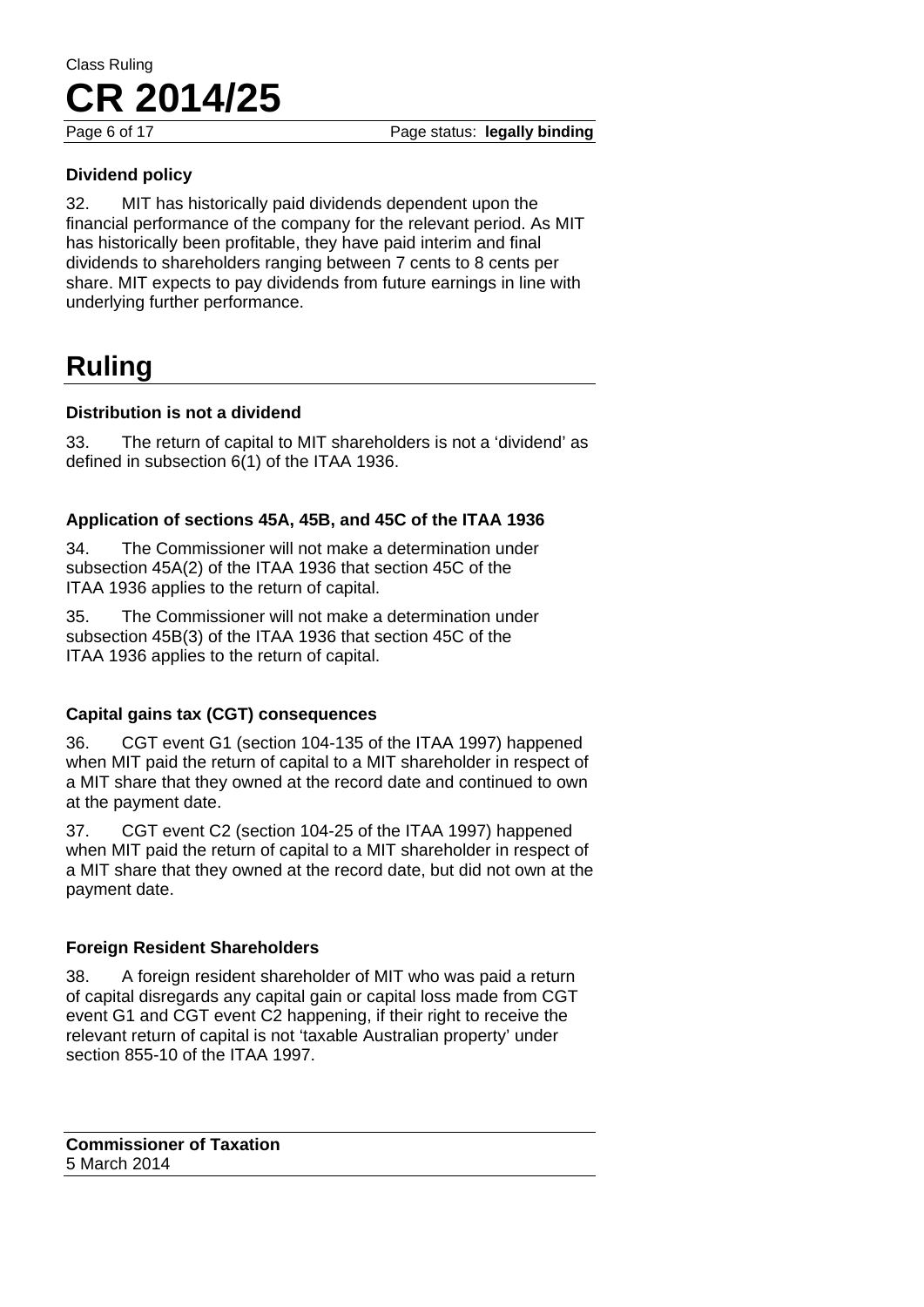Class Ruling **CR 2014** 

Page status: **not legally binding** Page 7 of 17

# **Appendix 1 – Explanation**

*This Appendix is provided as information to help you*   $\bullet$ *understand how the Commissioner's view has been reached. It does not form part of the binding public ruling.* 

#### **Distribution is not a dividend**

39. Subsection 44(1) of the ITAA 1936 includes in a shareholder's assessable income any dividend (as defined in subsection 6(1) of the ITAA 1936), paid to shareholders out of profits derived by the company from any source (if the shareholder is a resident of Australia) and from an Australian source (if the shareholder is a non-resident of Australia).

40. The definition of 'dividend' in subsection 6(1) of the ITAA 1936 includes any distribution made by a company to any of its shareholders. However, paragraph (d) of the definition excludes a distribution that is debited against an amount standing to the credit of the company's share capital account.

41. MIT will debit the return of capital against its share capital account. In addition, there have been no transfers to MIT's share capital account (within the meaning given in section 975-300 of the ITAA 1997), prior to the return of capital that would have:

- (a) caused the share capital account to become 'tainted' within the meaning of that term in section 197-50 of the ITAA 1997; or
- (b) prevented MIT's share capital account from being a share capital account for the purposes of paragraph (d) of the definition of 'dividend' in subsection 6(1) of the ITAA 1936.

42. Accordingly, paragraph (d) of the definition of 'dividend' in subsection 6(1) of the ITAA 1936 applies, and the return of capital is not a dividend assessable to MIT shareholders under subsection 44(1) of the ITAA 1936.

#### **Application of sections 45A, 45B and 45C of the ITAA 1936**

#### *Section 45A of the ITAA 1936: streaming of dividends and capital benefits*

43. Section 45A of the ITAA 1936 applies in circumstances where capital benefits are streamed to certain shareholders who derive a greater benefit from the receipt of capital (the advantaged shareholders) and it is reasonable to assume that the other shareholders (the disadvantaged shareholders) have received, or will receive, dividends.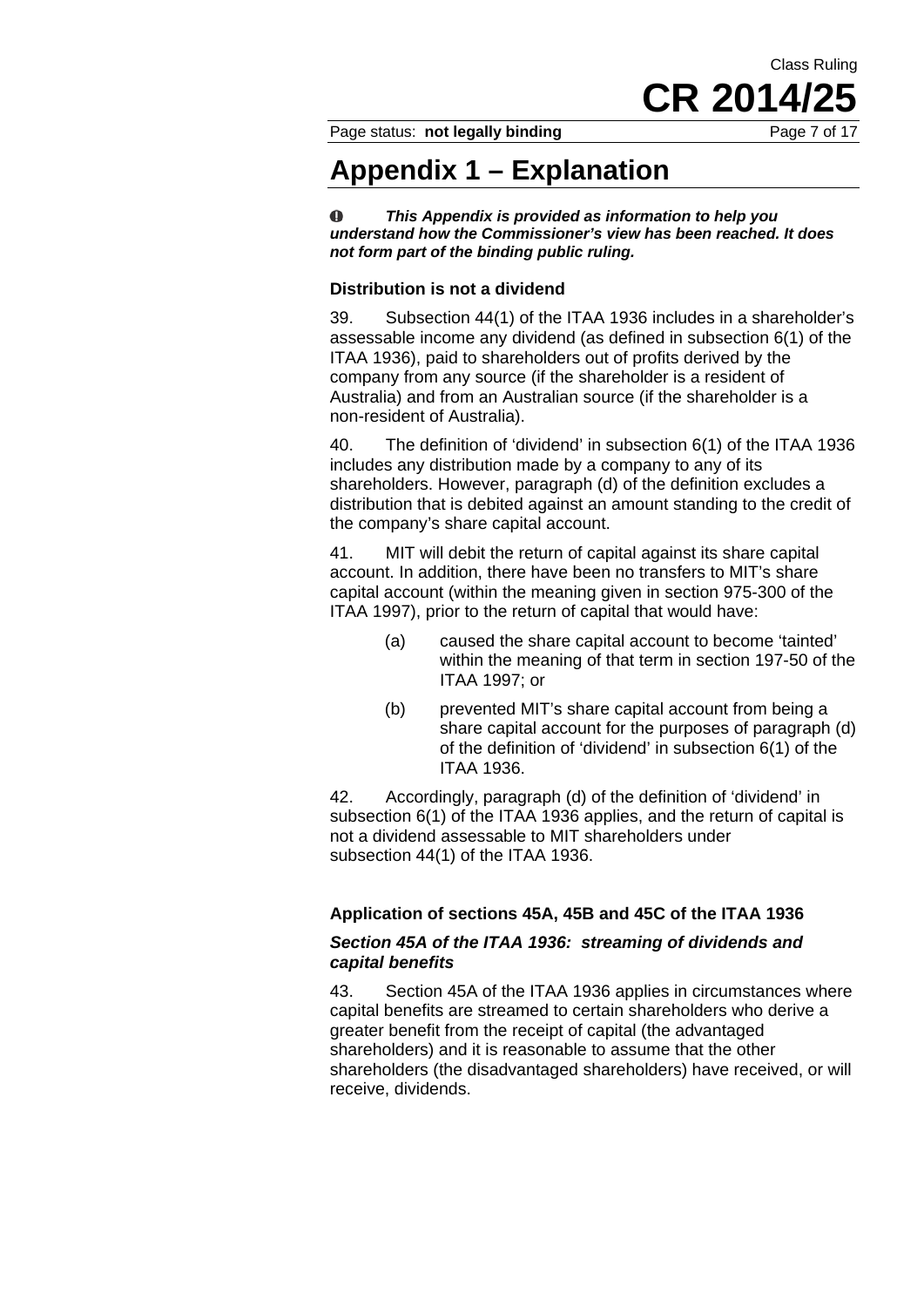Page 8 of 17 **Page status: not legally binding** 

44. Although MIT has provided MIT shareholders with a 'capital benefit', as defined in paragraph 45A(3)(b) of the ITAA 1936, the capital benefit has been provided to all MIT shareholders in direct proportion to their shareholding on the record date. The circumstances of the scheme do not indicate that there is a 'streaming' of capital benefits to advantaged shareholders and of dividends to disadvantaged shareholders.

45. Accordingly, section 45A of the ITAA 1936 does not apply to the return of capital. Therefore, the Commissioner will not make a determination under subsection 45A(2) of the ITAA 1936 that section 45C of the ITAA 1936 applies in relation to the whole, or a part, of the capital benefit.

#### *Sections 45B and 45C of the ITAA 1936: schemes to provide capital benefits in substitution for dividends*

46. Section 45B of the ITAA 1936 is an anti-avoidance provision that allows the Commissioner to make a determination that section 45C of the ITAA 1936 applies to treat all or part of the return of capital amount as an unfranked dividend if certain conditions are satisfied.

47. Section 45B of the ITAA 1936 applies where certain payments are made to shareholders in substitution for dividends. Specifically, the provision applies where:

- there is a scheme under which a person is provided with a capital benefit by a company (paragraph  $45B(2)(a)$  of the ITAA 1936);
- under the scheme, a taxpayer (the relevant taxpayer), who may, or may not, be the person provided with the capital benefit, obtains a tax benefit (paragraph 45B(2)(b) of the ITAA 1936); and
- having regard to the relevant circumstances of the scheme, it would be concluded that the person, or one of the persons, who entered into or carried out the scheme or any part of the scheme did so for a purpose (whether or not the dominant purpose but not including an incidental purpose) of enabling the relevant taxpayer to obtain a tax benefit (paragraph 45B(2)(c) of the ITAA 1936).

#### *Scheme*

48. The term 'scheme' is defined in subsection 995-1(1) of the ITAA 1997 to mean any arrangement, scheme, plan, proposal, action, course of action or course of conduct, whether unilateral or otherwise. Subsection 45B(10) of the ITAA 1936 provides that a 'scheme' for the purposes of section 45B of the ITAA 1936 has the meaning given in subsection 995-1(1).

49. The return of capital by MIT is a 'scheme' for the purposes of section 45B of the ITAA 1936.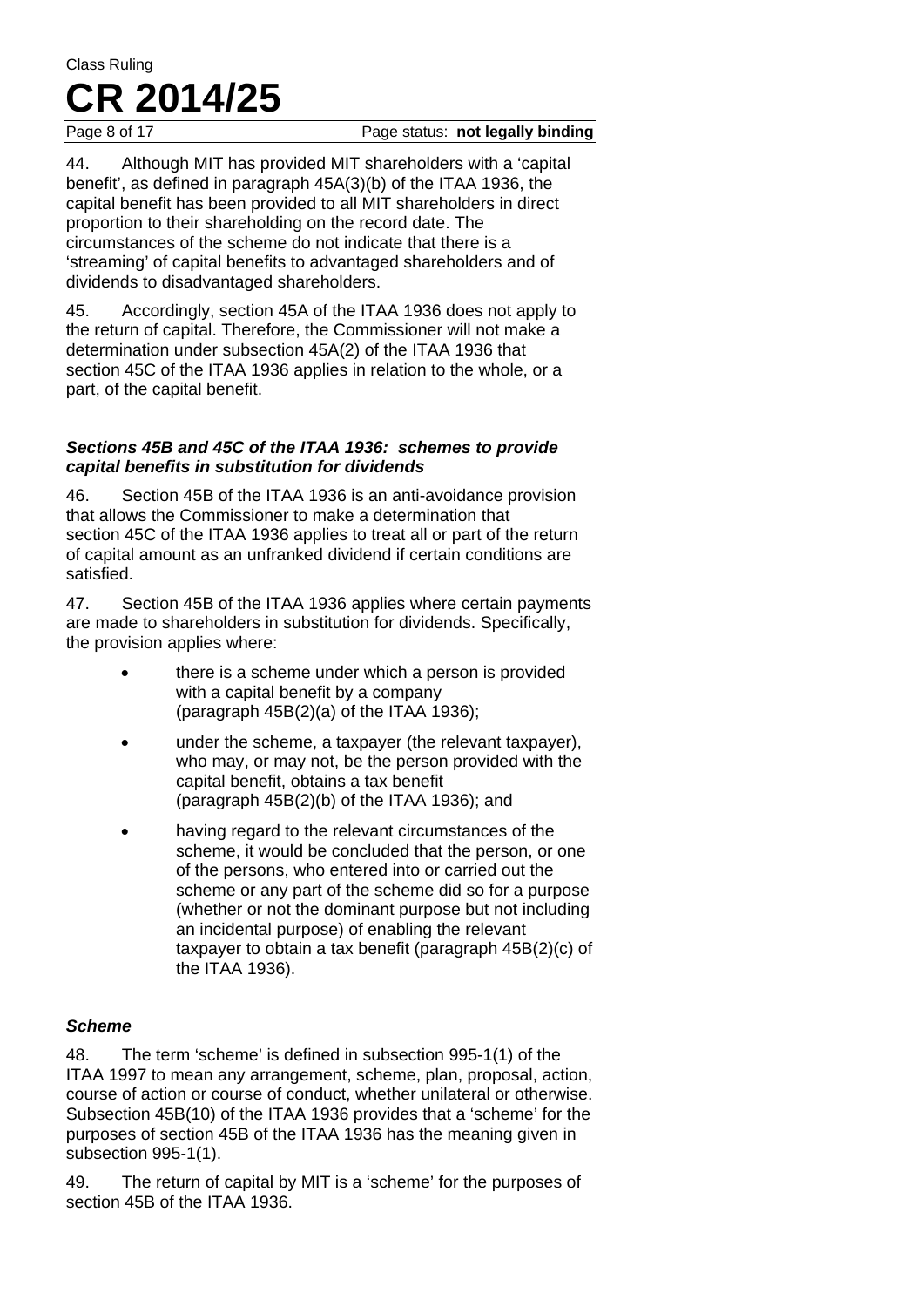CR 2014/2

Class Ruling

#### *Capital benefit*

50. The phrase 'provided with a capital benefit' is defined in subsection 45B(5) of the ITAA 1936 and includes a distribution by a company to a person of share capital.

51. As MIT's return of capital will be recorded by means of a debit to MIT's share capital account, MIT shareholders will be taken to have been provided with a capital benefit.

#### *Tax benefit*

52. A taxpayer 'obtains a tax benefit', as defined in subsection 45B(9) of the ITAA 1936, if an amount of tax or other amount payable under the ITAA 1936 or ITAA 1997 would, apart from section 45B of the ITAA 1936, be less than the amount that would have been payable or payable at a later time if the capital benefit has instead been an assessable dividend.

53. Ordinarily, a return of capital would be subject to the CGT provisions of the ITAA 1936 or the ITAA 1997. Unless the amount of the distribution exceeds the cost base of the shares, there will only be a cost base reduction under CGT event G1 (section 104-135 of the ITAA 1997). It is only to the extent (if any) that the distribution exceeds the cost base of the shares that a capital gain arises.

54. A capital gain may not arise at all for certain foreign resident shareholders. By contrast, a dividend would generally be included in the assessable income of a resident shareholder or, in the case of a foreign resident, be subject to dividend withholding tax under section 128B of the ITAA 1936.

55. Therefore, a MIT shareholder will generally obtain a tax benefit from the return of capital.

#### *Relevant circumstances*

56. Paragraph 45B(2)(c) of the ITAA 1936 sets out an objective purpose test for the Commissioner to consider having regard to the 'relevant circumstances' of the scheme as set out in subsection 45B(8) of the ITAA 1936.

57. Subsection 45B(8) of the ITAA 1936 lists a number of factors in paragraphs 45B(8)(a) to 45B(8)(k) that are relevant circumstances in determining whether a person, or one of the persons, who entered into or carried out a scheme for a more than incidental purpose of enabling a taxpayer to obtain a tax benefit.

58. In this scheme, the return of capital will be made to all MIT shareholders regardless of individual circumstances. Therefore, the factors within paragraphs 45B(8)(c) to 45B(8)(h) of the ITAA 1936 do not incline for or against a conclusion as to purpose.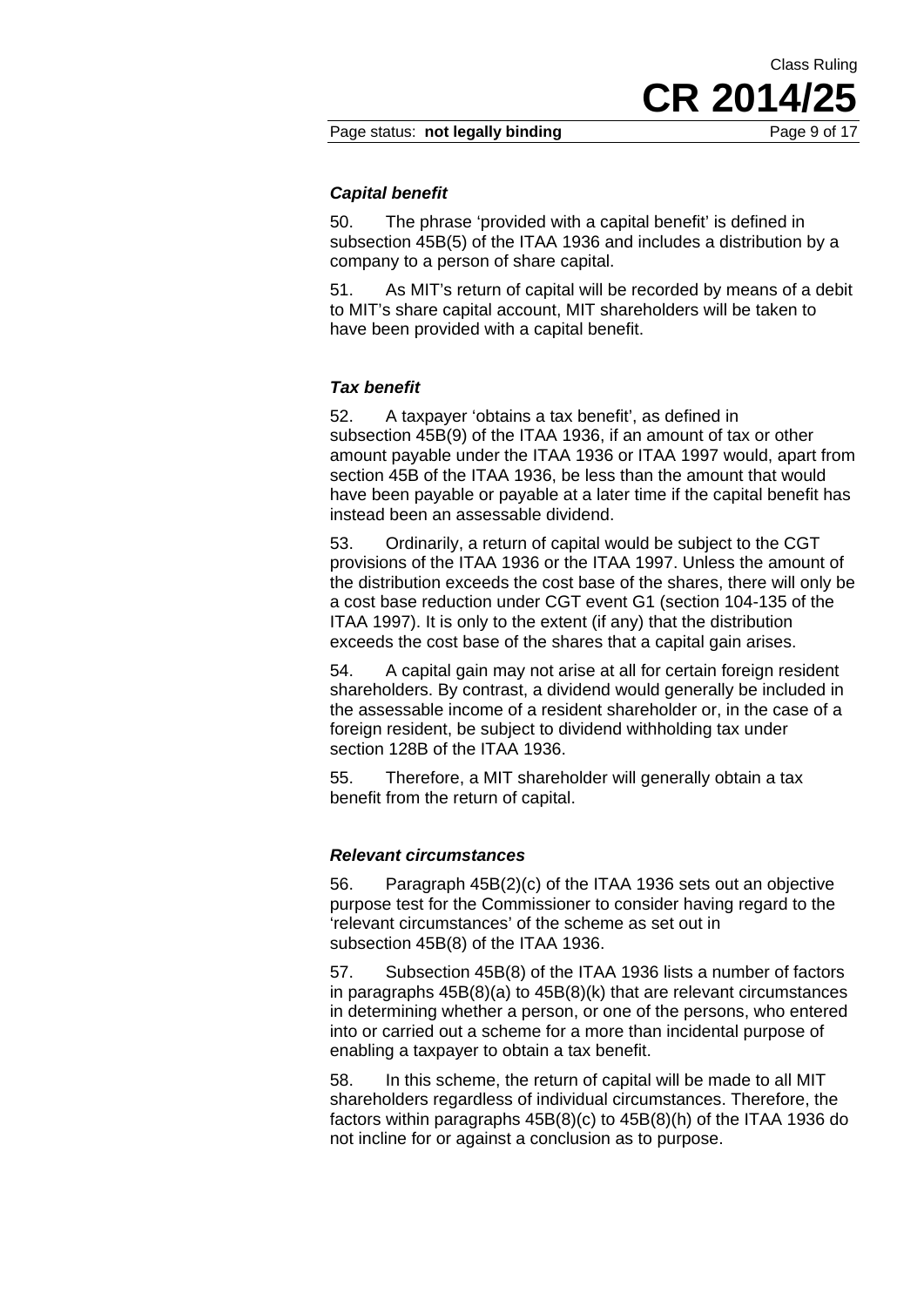Page 10 of 17 Page status: **not legally binding** 

59. The factors in paragraphs 45B(8)(i) and 45B(8)(j) of the ITAA 1936 are not relevant to the circumstances of this scheme. Consequently, the relevant factors are those covered in paragraphs 45B(8)(a), 45B(8)(b) and 45B(8)(k) of the ITAA 1936.

60. Paragraph 45B(8)(a) of the ITAA 1936 refers to the extent to which the capital benefit is attributable to realised or unrealised profits of the company and its associates.

61. The sale of DBS business is not normal operations for MIT but a result of a restructure of their business operations. The amount of capital that has been returned is \$45,175,994 which represents approximately 45% of the net proceeds from the sale. The amount is under the purchase price of VeriSign DBMS of \$50 million in 2008 which when combined with the existing Corporate Brand Services business formed the basis for creating the DBS business.

62. MIT operates four businesses to produce its income. While DBS produced approximately 38% of MIT's earnings before income tax in the 2012 year it was not the largest of MIT's income producing assets during that year.

63. The net proceeds from the sale of the DBS business have been apportioned between profit and capital. A special dividend of \$20.6 million was paid to the shareholders in August 2013 and an amount of \$33.8 million was retained by MIT for other business use.

64. Since forming the DBS business, the net assets attributed to that business have consistently represented around 69% to 73% of the net assets of MIT. The amount of the capital reduction reduces the share capital account by 65% in line with percentage of net assets of the company. It is reasonable to consider that the amount returned as capital from the sale proceeds reflects the portion of the MIT's share capital invested in the DBS business.

65. The return of capital made to the shareholders is debited to MIT's share capital account. Under these circumstances, no requisite purpose exists in which the capital benefit is attributable to profit.

66. Accordingly, MIT shareholders will receive a return of capital that is referrable to the capital component of the proceeds received by MIT from the disposal of DBS. The return of capital is attributable to capital and not to profits, realised or unrealised, of MIT and its associates.

67. Paragraph 45B(8)(b) of the ITAA 1936 refers to the pattern of distribution of dividends, bonus shares and returns of paid up capital of MIT or its associates.

68. MIT has been a profitable company that has paid interim and final dividends over the last three years of \$0.07 or \$0.08 per share. MIT paid a special dividend of \$0.25 franked to 75% per share on 22 August 2013 following the sale of DBS reflecting the profit attributable to the disposal of the business. The amount of the capital reduction can be traced to the capital of the company and therefore there is no requisite purpose that the return of capital is a substitute for a dividend.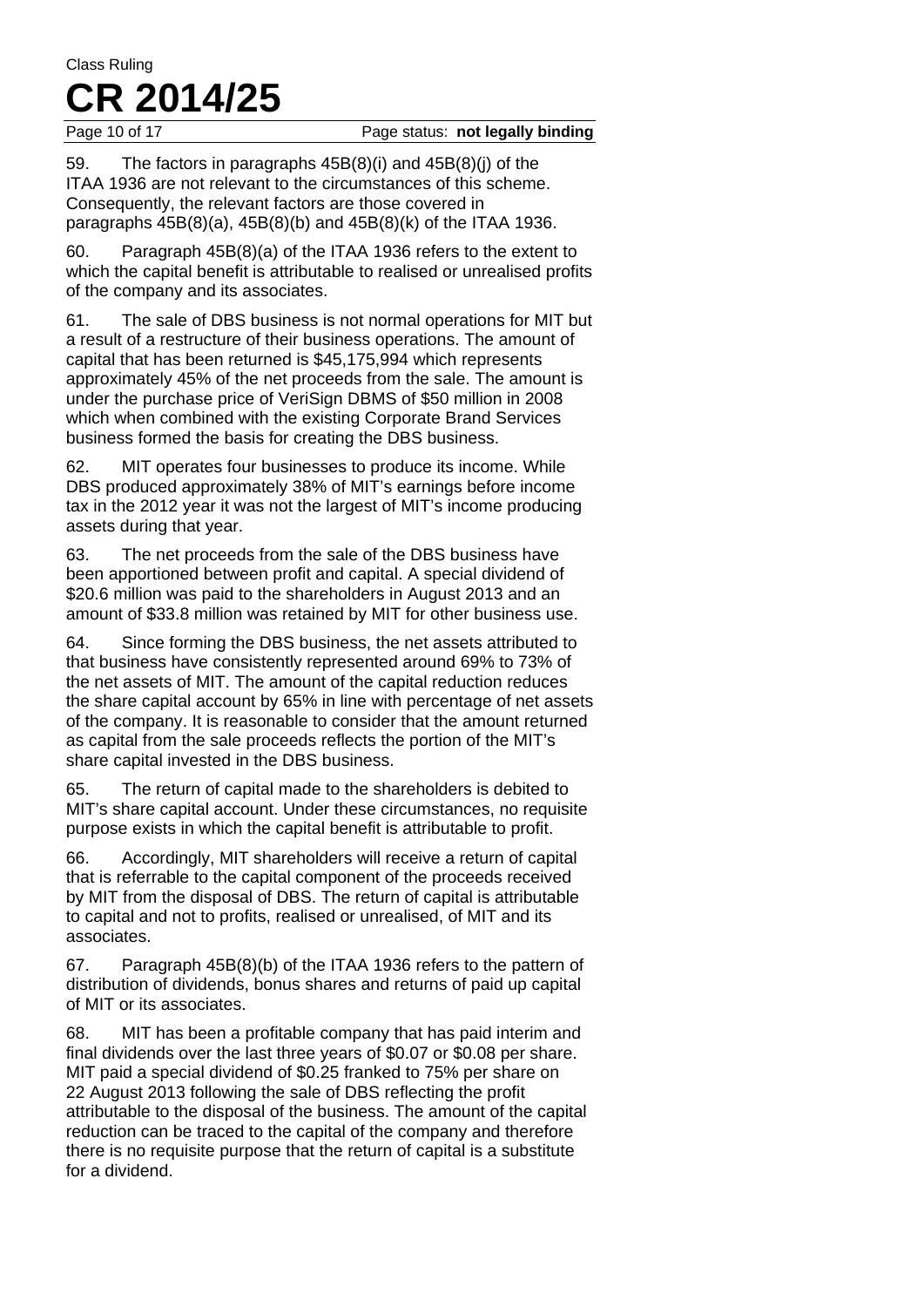#### Page status: **not legally binding** Page 11 of 17

69. Paragraph 45B(8)(k) of the ITAA 1936 refers to the matters in paragraphs 177D(2)(a) to 177D(2)(h) of the ITAA 1936. These are matters by reference to which a scheme is able to be examined from a practical perspective in order to identify and compare its tax and non-tax objectives. The matters include, among other things, the form and substance of the scheme and its financial implications for the parties involved.

70. The manner in which the return of capital has been undertaken is consistent with ordinary returns of capital and reflects normal commercial activities where capital has been released following an asset divestment. The substance of the scheme was exactly the same as its original form. The timing relates to the divestment of the DBS business and was communicated and voted upon by the shareholders. The reasons for the scheme are in line with commercial practices and it is not part of a greater scheme.

71. The return of capital has provided MIT shareholders with a cash asset. The sale of DBS business and renewed focus of MIT's core business aims to make MIT a more profitable operation in general and may result in a higher share price or payment of dividend in the future. Such changes to the financial positions of individual shareholders are wholly commercial and consistent with normal profit-making motives. There are no other consequences under paragraph 177D(2)(g) of the ITAA 1936 for the shareholders to be considered in relation to the return of capital. MIT is a widely held public company and has not considered the personal circumstances of its shareholders or any tax benefits that may result.

72. Although a tax benefit has been provided to the shareholders of MIT, the benefit is merely incidental. Considering all of the factors, it cannot be concluded that MIT, or the MIT shareholders, entered into or carried out the scheme for the purpose of enabling the MIT shareholders to obtain a tax benefit. It is accepted that the purpose of the return of capital was to enable MIT to return to shareholders additional capital that was excessive to its requirements.

73. Accordingly, the Commissioner will not make a determination under subsection 45B(3) of the ITAA 1936 that section 45C of the ITAA 1936 applies to the whole or any part of the return of capital.

74. As the Commissioner will not make a determination under subsection 45B(3) of the ITAA 1936 in relation to the scheme as described, section 45C of the ITAA 1936 will not deem any part of the return of capital to be an unfranked dividend for the purposes of the ITAA 1936 or ITAA 1997.

#### **Capital gains tax consequences**

#### *CGT event G1*

75. CGT event G1 happened when MIT paid the return of capital to a MIT shareholder in respect of a share that they owned at the record date of 5 February 2014 and continued to own at the payment date of 19 February 2014 (section 104-135 of the ITAA 1997).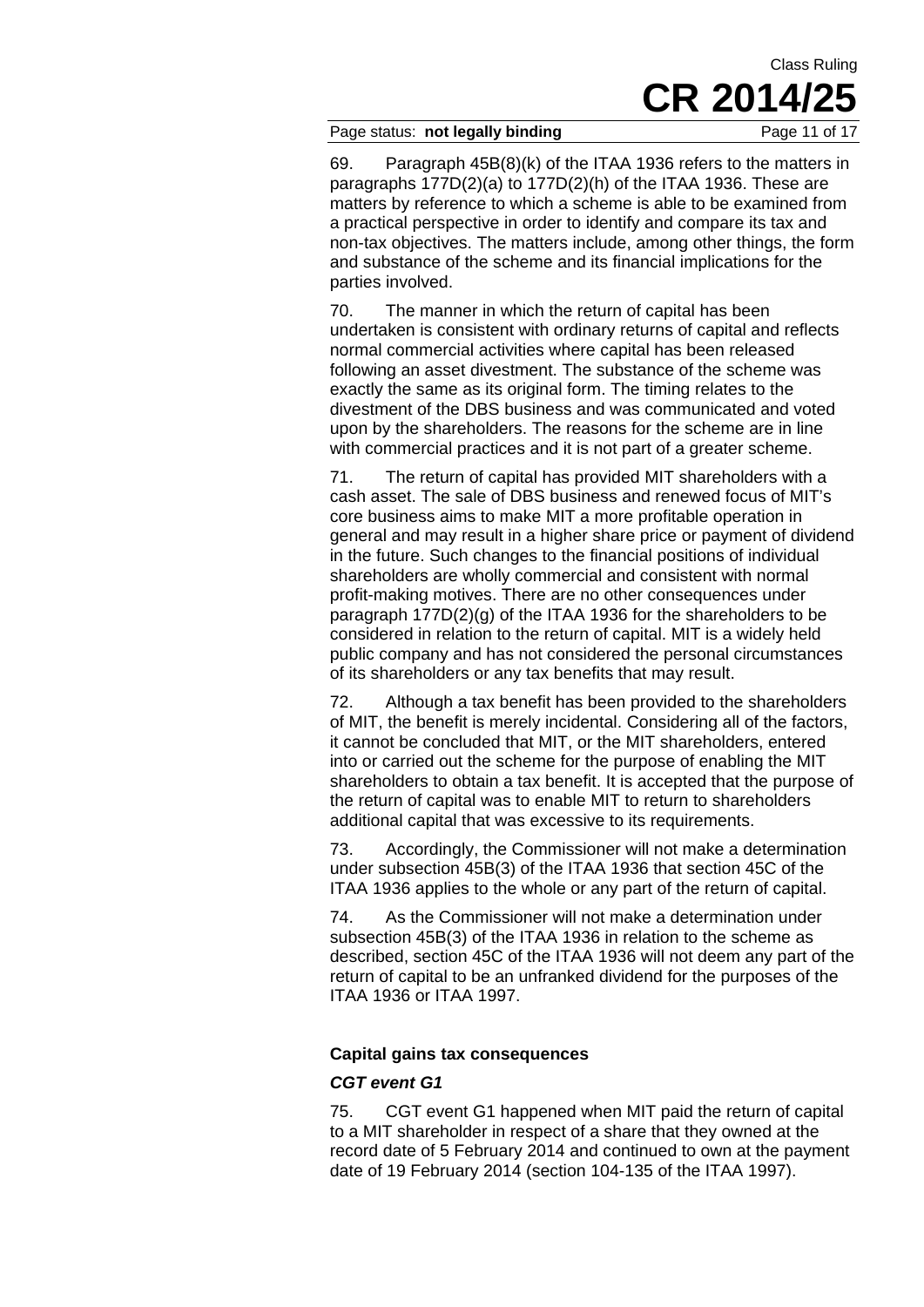Page 12 of 17 **Page status: not legally binding** 

76. If the return of capital is equal to or less than the cost base of the MIT share at the payment date, the cost base and reduced cost base of the share will be reduced by the amount of the return of capital (subsection 104-135(4) of the ITAA 1997).

77. A MIT shareholder will make a capital gain if the return of capital is more than the cost base of their MIT shares. The amount of the capital gain is equal to the excess (subsection 104-135(3) of the ITAA 1997).

78. If a MIT shareholder makes a capital gain when CGT event G1 happens, the cost base and reduced cost base of the MIT share is reduced to nil. A MIT shareholder cannot make a capital loss when CGT event G1 happens (subsection 104-135(3) of the ITAA 1997).

79. A capital gain made when CGT event G1 happens will be eligible to be treated as a discount capital gain under Subdivision 115-A of the ITAA 1997 provided that the MIT share was acquired at least 12 months before the payment of the return of capital (subsection 115-25(1) of the ITAA 1997) and the other conditions of Subdivision 115-A are satisfied.

#### *CGT event C2*

80. The right to receive the return of capital is one of the rights inherent in a MIT share at the record date. If, after the record date but before the payment date, a MIT shareholder ceased to own a MIT share in respect of which the return of capital was payable, the right to receive the return of capital in respect of that share is retained by the shareholder and is a separate CGT asset.

81. The right to receive the payment (being an intangible CGT asset) ended by the right being discharged or satisfied when the payment was made – CGT event C2 happened when the return of capital was paid on 19 February 2014 (section 104-25 of the ITAA 1997).

82. A MIT shareholder will make a capital gain if the capital proceeds from the ending of the right are more than its cost base. The capital gain is equal to the amount of the excess. A MIT shareholder will make a capital loss if the capital proceeds from the ending of the right are less than its reduced cost base. The capital loss is equal to the amount of the difference (subsection 104-25(3) of the ITAA 1997).

83. In working out the capital gain or capital loss made when CGT event C2 happened, the capital proceeds will be the amount of the return of capital (subsection 116-20(1) of the ITAA 1997).

84. The cost base of a MIT shareholder's right to receive the return of capital is worked out under Division 110 of the ITAA 1997 (modified by Division 112 of the ITAA 1997). The cost base of the right does not include the cost base or reduced cost base of the share previously owned by a MIT shareholder that has been applied in working out a capital gain or capital loss made when a CGT event happened to the share, for example, when the MIT shareholder disposes of the share after the record date.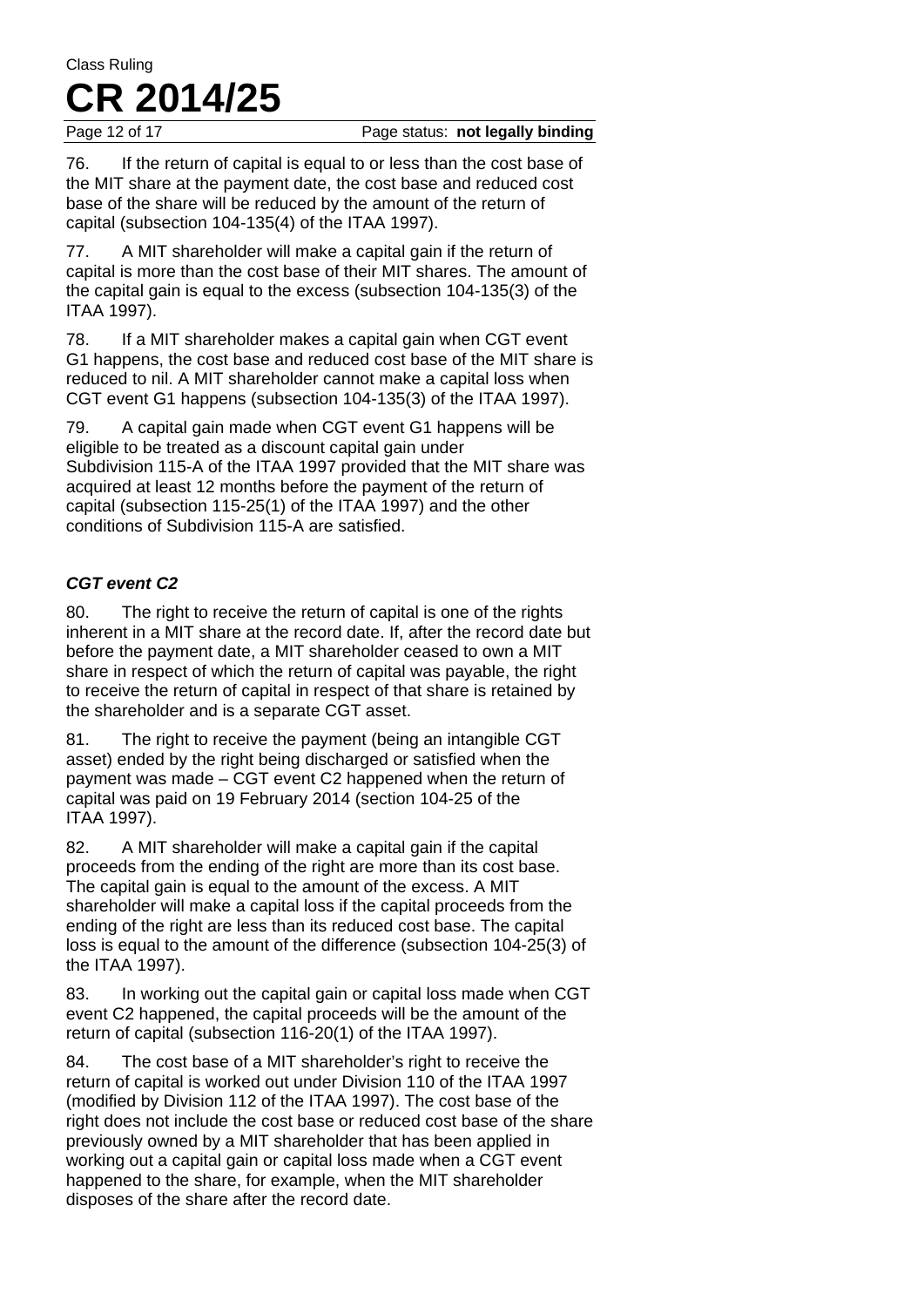#### Page status: **not legally binding** Page 13 of 17

85. Therefore, if the full cost base or reduced cost base of the MIT share has been previously applied in working out a capital gain or capital loss when a CGT event happened to that share, then the right to receive the return of capital is likely to have a nil cost base. As a result, a MIT shareholder will generally make a capital gain equal to the amount of the return of capital.

86. As the right to receive the payment of the return of capital was inherent in the MIT share during the time it was owned, the right is considered to have been acquired at the time when the corresponding share was acquired (section 109-5 of the ITAA 1997).

87. Accordingly, if the MIT share was acquired at least 12 months before the payment of the return of capital, a capital gain made from the ending of the corresponding right will satisfy the requirements of section 115-25 of the ITAA 1997. Such a capital gain may be eligible to be treated as a discount capital gain under Subdivision 115-A of the ITAA 1997 provided the other conditions of Subdivision 115-A are satisfied.

#### *Foreign resident shareholders*

88. Under subsection 855-10(1) of the ITAA 1997, an entity disregards a capital gain or capital loss made from a CGT event if they are a foreign resident, or the trustee of a foreign trust for CGT purposes, just before the CGT event happens and the CGT event happens in relation to a CGT asset that is not 'taxable Australian property'.

89. Section 855-15 of the ITAA 1997 sets out when a CGT asset is 'taxable Australian property.'

| Item 1            | taxable Australian real property;                                                                                                                              |
|-------------------|----------------------------------------------------------------------------------------------------------------------------------------------------------------|
| Item 2            | an indirect Australian real property interest not<br>covered by item 5;                                                                                        |
| Item <sub>3</sub> | a CGT asset used at any time in carrying on a<br>business through a permanent establishment in<br>Australia and which is not covered by item 1, 2, or 5;       |
| Item <sub>4</sub> | an option or right to acquire a CGT asset covered by<br>item $1, 2$ or $3$ ; and                                                                               |
| Item 5            | a CGT asset that is covered by<br>subsection 104-165(3) of the ITAA 1997 (choosing<br>to disregard a gain or loss on ceasing to be an<br>Australian resident). |

90. MIT has advised that at the time CGT events G1 or C2 happens for any foreign resident MIT shareholder who was entitled to the return of capital, a MIT share or right to payment will not be an indirect Australian real property interest (as defined in section 855-25 of the ITAA 1997) as the interest will not pass the principal asset test in section 855-30 of the ITAA 1997 at that time.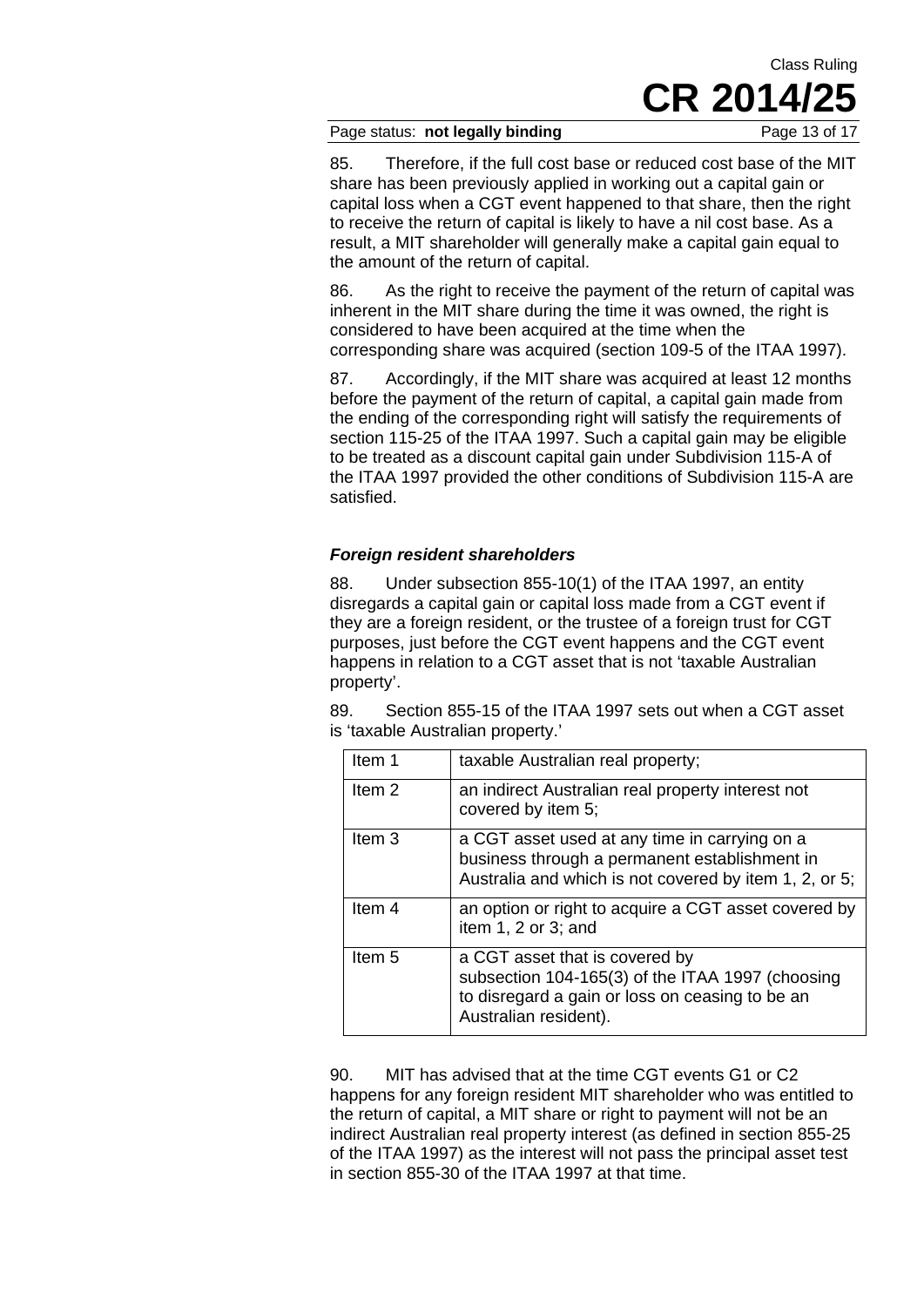#### Page 14 of 17 **Page status: not legally binding**

91. However, under subsection 855-10(1) of the ITAA 1997 a foreign resident, or the trustee of a foreign trust, cannot disregard a capital gain made from CGT event G1 or CGT event C2 if:

- the MIT share or right to payment was an 'indirect Australian real property interest' not covered by item 5 (item 2 of the table in subsection 855-15 of the ITAA 1997);
- the MIT share or right to payment has been used at any time by the foreign resident MIT shareholder in carrying on a business through a permanent establishment in Australia (item 3 of the table in section 855-15 of the ITAA 1997), or
- the MIT share or right to payment is covered by subsection 104-165(3) of the ITAA 1997 (item 5 of the table in section 855-15 of the ITAA 1997).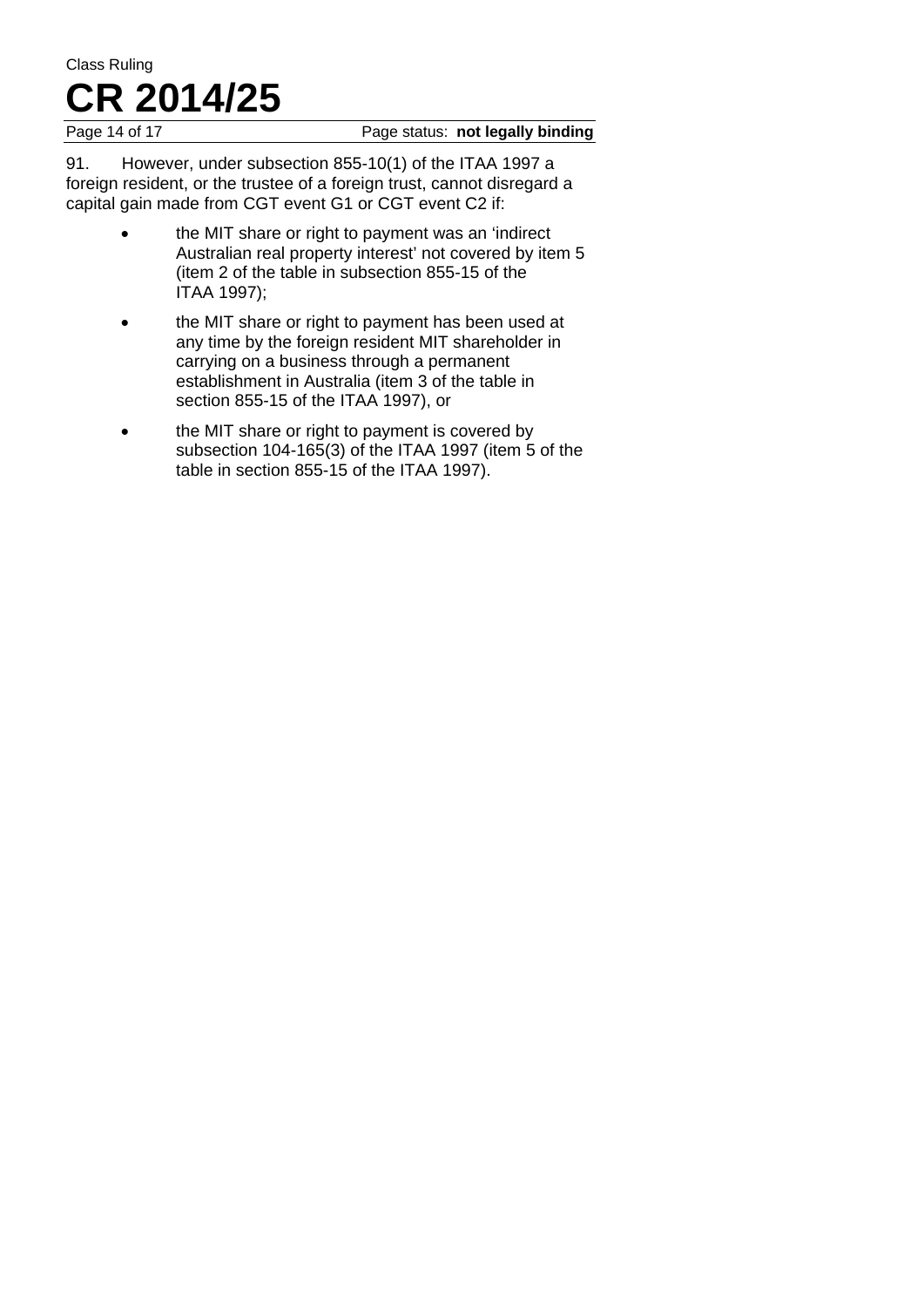Page status: not legally binding

# **Appendix 2 – Detailed contents list**

92. The following is a detailed contents list for this Ruling:

|                                                                                                             | Paragraph      |
|-------------------------------------------------------------------------------------------------------------|----------------|
| What this Ruling is about                                                                                   | 1              |
| Relevant provision(s)                                                                                       | 2              |
| <b>Class of entities</b>                                                                                    | 3              |
| Qualifications                                                                                              | $\overline{7}$ |
| Date of effect                                                                                              | 9              |
| <b>Scheme</b>                                                                                               | 100            |
| Background                                                                                                  | 111            |
| Sale of business                                                                                            | 177            |
| Special dividend                                                                                            | 22             |
| Return of capital                                                                                           | 24             |
| Capital structure                                                                                           | 30             |
| Dividend policy                                                                                             | 32             |
| <b>Ruling</b>                                                                                               | 33             |
| Distribution is not a dividend                                                                              | 33             |
| Application of sections 45A, 45B and 45C of the ITAA 1936                                                   | 34             |
| Capital gains tax (CGT) consequences                                                                        | 36             |
| Foreign resident shareholders                                                                               | 38             |
| Appendix 1 – Explanation                                                                                    | 39             |
| Distribution is not a dividend                                                                              | 39             |
| Application of sections 45A, 45B and 45C of the ITAA 1936                                                   | 43             |
| Section 45A of the ITAA 1936: streaming of dividends and<br>capital benefits                                | 46             |
| Sections 45B and 45C of the ITAA 1936: schemes to provide<br>capital benefits in substitution for dividends | 46             |
| Scheme                                                                                                      | 48             |
| Capital benefit                                                                                             | 50             |
| Tax benefit                                                                                                 | 52             |
| Relevant circumstances                                                                                      | 56             |
| Capital gains tax consequences                                                                              | 75             |
| CGT event G1                                                                                                | 75             |
| CGT event C2                                                                                                | 80             |
| Foreign resident shareholders                                                                               | 88             |
| Appendix 2 - Detailed contents list                                                                         | 92             |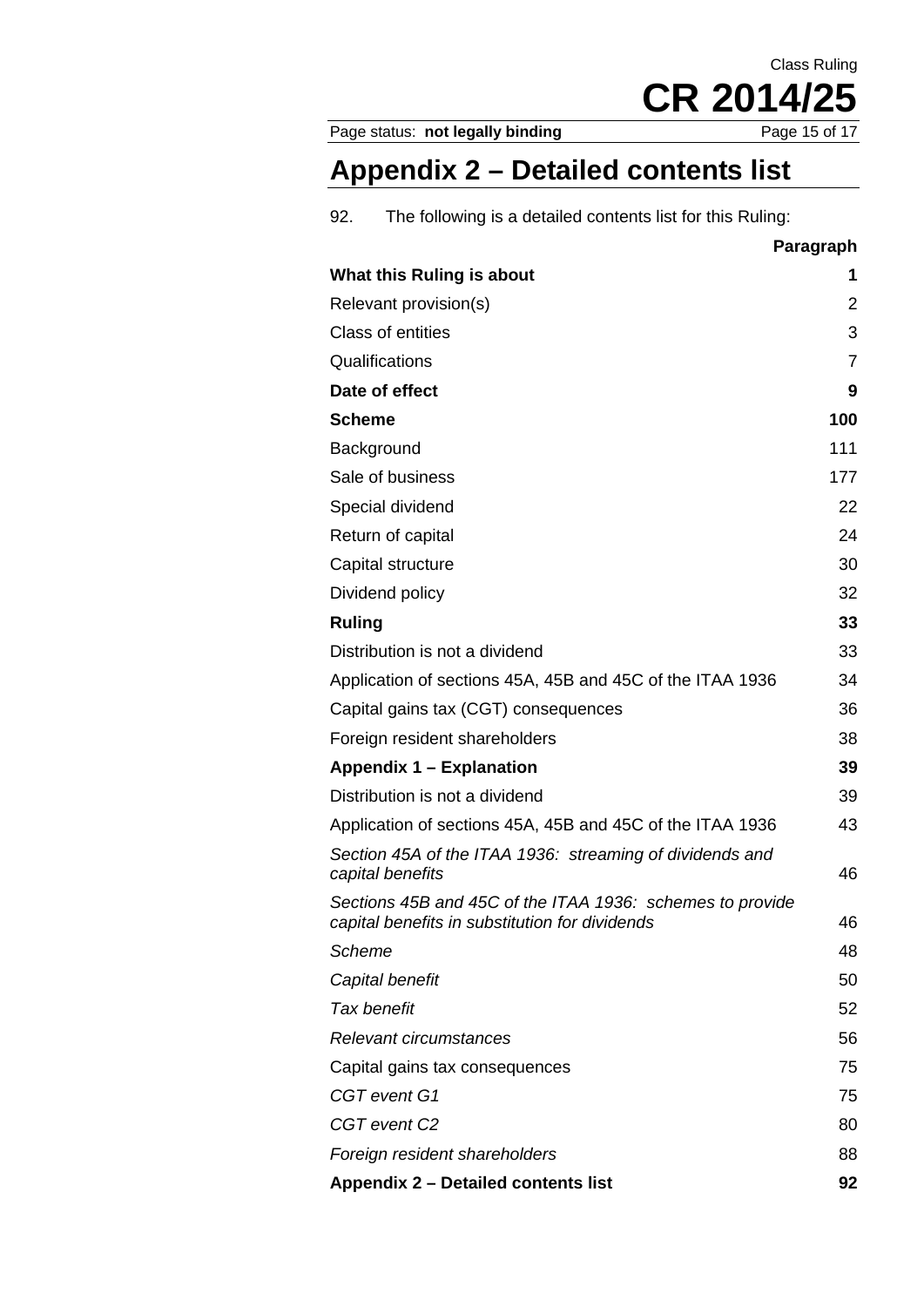Page status: **not legally binding** 

# **References**

| Previous draft:                            | ITAA 1936 45B(8)(i)                                                 |
|--------------------------------------------|---------------------------------------------------------------------|
| Not previously issued as a draft           | ITAA 1936 45B(8)(j)<br>$\qquad \qquad \blacksquare$                 |
|                                            | ITAA 1936 45B(8)(k)<br>-                                            |
| Related Rulings/Determinations:            | ITAA 1936 45B(9)<br>$\overline{\phantom{0}}$                        |
| TR 2006/10                                 | ITAA 1936 45B(10)<br>٠                                              |
|                                            | <b>ITAA 1936 45C</b>                                                |
| Subject references:                        | ITAA 1936 128B<br>٠                                                 |
|                                            | ITAA 1936 177D(2)(a)<br>-                                           |
| arrangement<br>capital benefit             | ITAA 1936 177D(2)(b)<br>۰                                           |
| capital gains tax                          | ITAA 1936 177D(2)(c)<br>-                                           |
| CGT capital proceeds                       | ITAA 1936 177D(2)(d)<br>-                                           |
| CGT cost base                              | ITAA 1936 177D(2)(e)<br>$\overline{\phantom{0}}$                    |
| CGT discount                               | ITAA 1936 177D(2)(f)<br>$\overline{\phantom{a}}$                    |
| CGT events C1-C3 - end of a<br>-           | ITAA 1936 177D(2)(g)<br>$\overline{\phantom{a}}$                    |
| CGT asset                                  | ITAA 1936 177D(2)(h)<br>$\overline{\phantom{a}}$                    |
| CGT events G1-G3 - shares                  | ITAA 1997 6-20<br>÷,                                                |
| distributions<br>۰                         | ITAA 1997 6-23<br>$\overline{\phantom{0}}$                          |
| dividend income<br>-                       | ITAA 1997 104-25<br>$\overline{\phantom{0}}$                        |
| dividend imputation                        | ITAA 1997 104-25(3)<br>$\frac{1}{2}$                                |
| ordinary shares<br>۰                       | ITAA 1997 104-135<br>$\frac{1}{2}$                                  |
| qualified persons                          | ITAA 1997 104-135(3)<br>٠                                           |
| return of capital on shares                | ITAA 1997 104-135(4)<br>$\blacksquare$                              |
| share capital                              | ITAA 1997 104-165(3)<br>$\overline{\phantom{0}}$                    |
|                                            | ITAA 1997 109-5<br>$\overline{\phantom{0}}$                         |
| Legislative references:                    | ITAA 1997 Div 110<br>-                                              |
|                                            | ITAA 1997 Div 112<br>٠                                              |
| ITAA 1936 6(1)                             | ITAA 1997 Subdiv 115-A                                              |
| ITAA 1936 44(1)                            | ITAA 1997 115-25<br>$\overline{\phantom{0}}$                        |
| <b>ITAA 1936 45A</b>                       | ITAA 1997 115-25(1)<br>٠                                            |
| ITAA 1936 45A(2)<br>-                      | ITAA 1997 116-20(1)                                                 |
| ITAA 1936 45A(3)(b)                        | ITAA 1997 197-50<br>٠                                               |
| ITAA 1936 45B                              | ITAA 1997 Div 230<br>٠                                              |
| ITAA 1936 45B(2)(a)<br>٠                   | ITAA 1997 855-10<br>۰<br>-                                          |
| ITAA 1936 45B(2)(b)<br>-                   | ITAA 1997 855-10(1)<br>ITAA 1997 855-15<br>$\overline{\phantom{a}}$ |
| ITAA 1936 45B(2)(c)<br>۰                   | ITAA 1997 855-25<br>$\overline{\phantom{a}}$                        |
| ITAA 1936 45B(3)<br>۰                      | ITAA 1997 855-30<br>-                                               |
| ITAA 1936 45B(5)<br>۰                      | ITAA 1997 975-300<br>-                                              |
| ITAA 1936 45B(8)<br>-                      | <b>ITAA 1997</b><br>$995-1(1)$<br>٠                                 |
| ITAA 1936 45B(8)(a)                        | <b>TAA 1953</b>                                                     |
| ITAA 1936 45B(8)(b)                        |                                                                     |
| ITAA 1936 45B(8)(c)                        | Copyright Act 1968                                                  |
| ITAA 1936 45B(8)(d)                        | Other references:                                                   |
| ITAA 1936 45B(8)(e)<br>ITAA 1936 45B(8)(f) |                                                                     |
|                                            | PS LA 2008/10                                                       |
| ITAA 1936 45B(8)(g)<br>-                   |                                                                     |
| ITAA 1936 45B(8)(h)<br>-                   |                                                                     |

#### ATO references

| NO:           | 1-4ZATNR5                                                                              |
|---------------|----------------------------------------------------------------------------------------|
| ISSN:         | 1445-2014                                                                              |
| ATOlaw topic: | Income Tax ~~ Return of capital<br>Income Tax ~~ Capital Gains Tax ~~ CGT events G1 to |
|               |                                                                                        |
|               | $G3 - shares$                                                                          |
|               | Income Tax ~~ Capital Gains Tax ~~ Foreign Residents                                   |